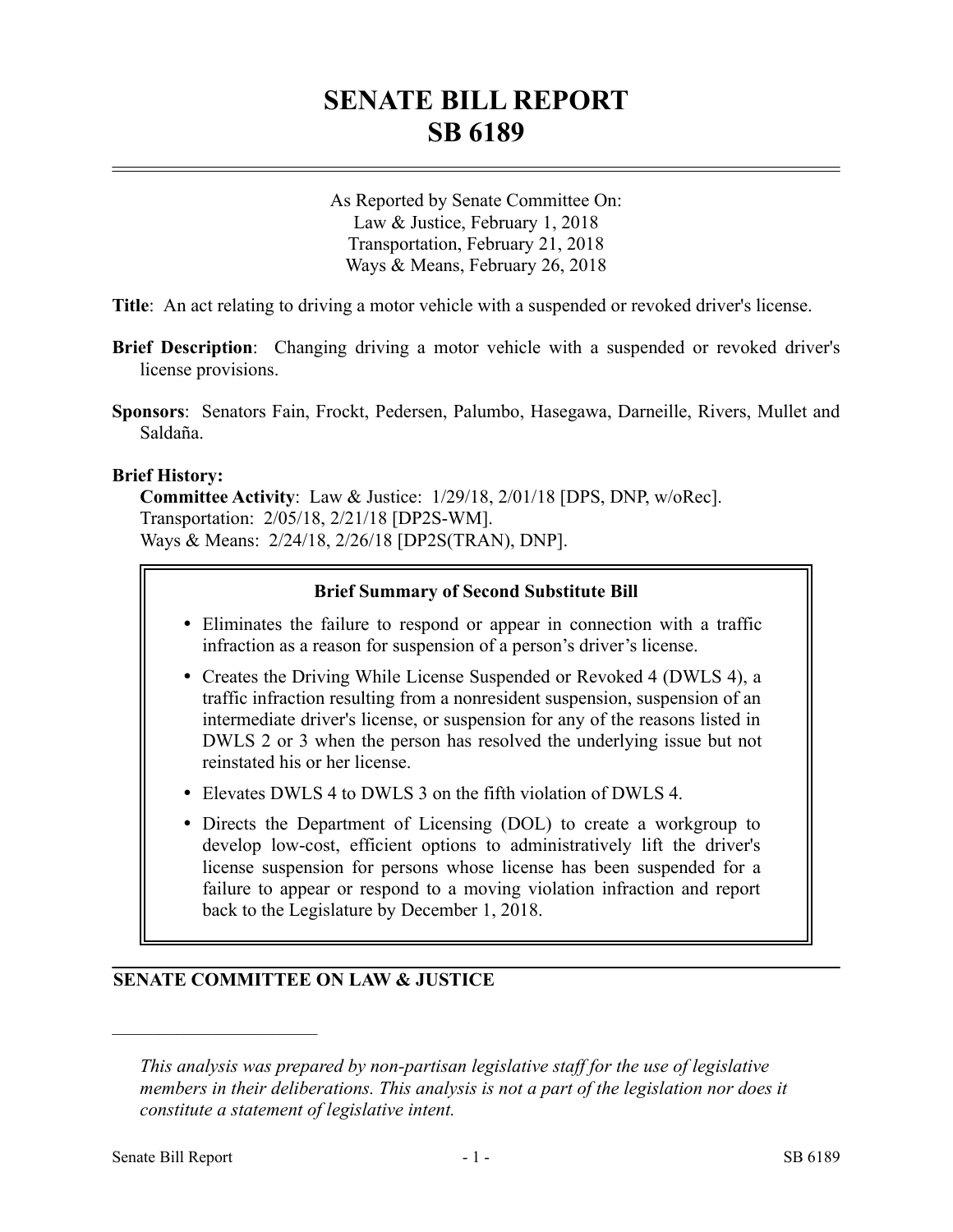**Majority Report**: That Substitute Senate Bill No. 6189 be substituted therefor, and the substitute bill do pass.

Signed by Senators Pedersen, Chair; Dhingra, Vice Chair; Darneille and Frockt.

#### **Minority Report**: Do not pass.

Signed by Senators Angel, Assistant Ranking Member; Wilson.

**Minority Report**: That it be referred without recommendation. Signed by Senator Padden, Ranking Member.

**Staff**: Shani Bauer (786-7468)

#### **SENATE COMMITTEE ON TRANSPORTATION**

**Majority Report**: That Second Substitute Senate Bill No. 6189 be substituted therefor, and the second substitute bill do pass and be referred to Committee on Ways & Means.

Signed by Senators Hobbs, Chair; Saldaña, Vice Chair; King, Ranking Member; Chase, Cleveland, Dhingra, Fortunato, Liias, McCoy, O'Ban, Takko, Wellman and Zeiger.

**Staff**: Kim Johnson (786-7472)

#### **SENATE COMMITTEE ON WAYS & MEANS**

**Majority Report**: That Second Substitute Senate Bill No. 6189 as recommended by Committee on Transportation be substituted therefor, and the second substitute bill do pass.

Signed by Senators Rolfes, Chair; Frockt, Vice Chair; Billig, Carlyle, Darneille, Fain, Hasegawa, Hunt, Keiser, Mullet, Palumbo, Pedersen, Ranker and Van De Wege.

#### **Minority Report**: Do not pass.

Signed by Senators Braun, Ranking Member; Honeyford, Assistant Ranking Member; Bailey, Becker, Brown, Rivers, Schoesler, Wagoner and Warnick.

**Staff**: Claire Goodwin (786-7736)

**Background**: It is a crime for a person to drive a motor vehicle in this state while that person's privilege to drive is suspended or revoked. There are three degrees of the crime of DWLS, which are dependent on the reason the person's license was suspended or revoked.

First degree DWLS is a gross misdemeanor offense and involves driving when an order of license revocation is in effect for being a habitual traffic offender.

Second degree DWLS, also a gross misdemeanor offense, generally involves driving when the person's license is suspended or revoked based on a conviction of any of a number of relatively serious traffic offenses or based on administrative action taken by DOL.

DWLS 3 is a misdemeanor offense and generally involves driving after a license is suspended or revoked for secondary reasons where there is no set suspension period. More specifically, those reasons include: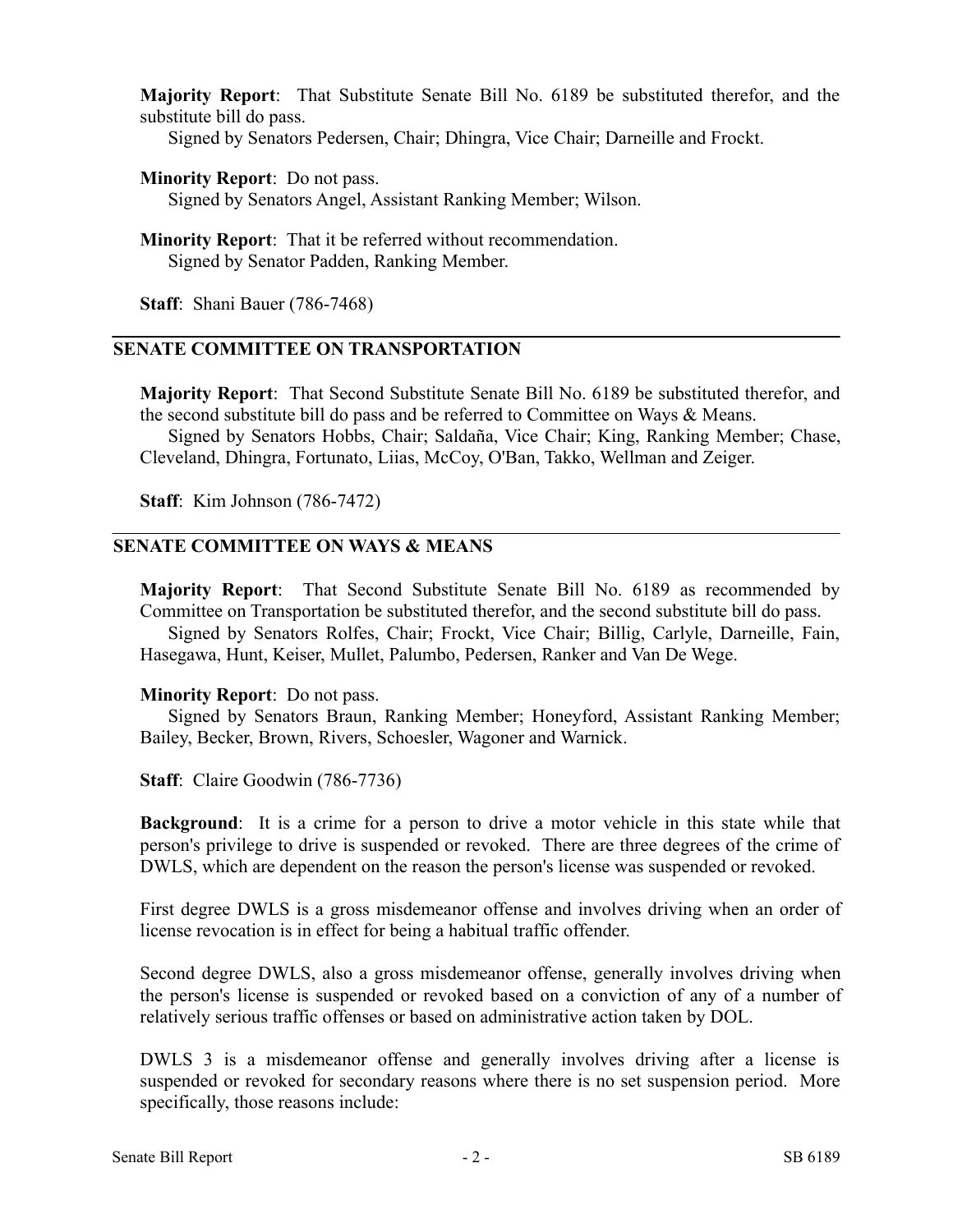- the person failed to furnish proof of satisfactory progress in a required alcoholism or drug treatment program;
- the person failed to furnish proof of financial responsibility for the future;
- the person failed to comply with the provisions relating to uninsured accidents;
- the person failed to respond to a notice of traffic infraction for a moving violation, failed to appear at a requested hearing, violated a written promise to appear in court, or failed to comply with the terms of a notice of traffic infraction or citation;
- the person committed an offense in another state that, if committed in this state, would not be grounds for the suspension or revocation of the person's driver's license,
- the person has been suspended or revoked by reason of one or more of the items listed in the DWLS in the second degree offense, but was eligible to reinstate the person's driver's license or driving privilege at the time of the violation;
- the person has received traffic citations or notices of traffic infraction relating to intermediate driver's licenses that resulted in a suspension; or
- the person is not in compliance with a child support order.

At various times, the Legislature has attempted to establish avenues to avoid suspension or facilitate return of a person's license when the license is revoked for secondary reasons. In 2009, the Legislature adopted a relicensing diversion program for persons who commit DWLS 3 and whose license was suspended or revoked for failing to respond, appear, or comply with a notice of traffic infraction. In 2011, the Legislature authorized the prosecutor to direct DWLS 3 cases resulting from a traffic infraction to the prosecutor's office for consideration of filing an information or entry into a pre-charge diversion program rather than filing charges.

In order for a person to reinstate a driver's license after it has been suspended or revoked, the person must clear the underlying reason for the suspension—usually the payment of money, show proof of financial responsibility, and pay a reinstatement fee of \$75 for non-alcohol related suspensions, or \$150 for alcohol related suspensions.

**Summary of Bill (Second Substitute)**: A person's driver's license may not be suspended for the failure to respond to a notice of traffic infraction for a moving violation, failure to to appear at a requested hearing, violation of a written promise to appear in court, or failure to comply with the terms of a notice of traffic infraction or citation. Suspension of a person's driver's license may result if the reason for the underlying suspension was the failure to comply with the terms of a notice of a criminal complaint.

The crime of DWLS 4 is created as a traffic infraction, subject to a penalty of \$250. If the person appears in person before the court or submits by mail written proof that they have reinstated their license after being cited, the court shall reduce the penalty to \$50. A person is subject to DWLS 4 if the person drives while their license is revoked for one of the following reasons:

- the person committed an offense in another state that, if committed in this state, would not be grounds for the suspension or revocation of the person's driver's license;
- the person's license has been suspended or revoked by reason of one or more of the items listed in DWLS 2, DWLS 3, or for a failure to appear at a requested hearing for a noncriminal moving violation or a failure to respond to a notice of a traffic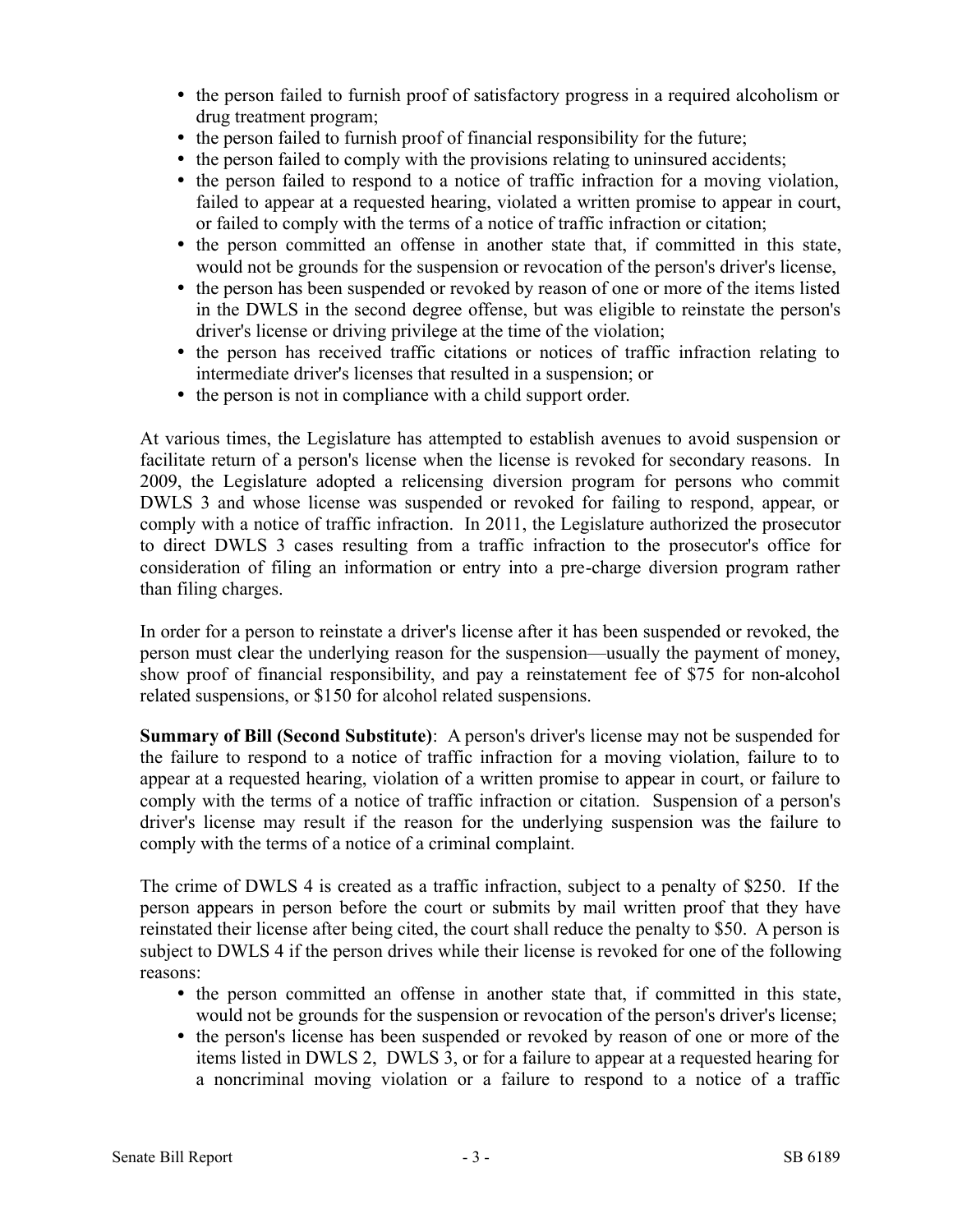infraction, but was eligible to reinstate the driver's license or driving privilege at the time of the violation; or

• the person has received traffic citations or notices of a traffic infraction relating to an intermediate driver's license that resulted in a suspension.

A person is guilty of DWLS 3 on the fifth violation of DWLS 4.

The relicensing diversion program is renamed the relicensing program. A person who is subject to DWLS 3 or DWLS 4 may participate in the relicensing program at the discretion of the prosecuting attorney before charges are filed or at the discretion of the court after charges are filed.

DOL must create a work group to develop low-cost, efficient options to administratively lift the driver's license suspension for persons whose license has been suspended for a failure to appear or respond to a moving violation infraction. The workgroup must report back to the Legislature by December 1, 2018, with any recommended options.

A new account, called the driver's licensing technology support account, is created within the Highway Safety Fund. The appropriated account must be used only to support information technology systems used by DOL to communicate with the judicial information system, manage driving records, and implement court orders.

Of the \$20 legislative assessment on traffic infractions, \$4 is reallocated to the new driver's licensing technology support account. A new \$2 assessment is added for traffic infractions to support information technology systems used by DOL to communicate with the judicial information system, and is deposited into the new driver's licensing technology support account.

A new \$1 fee is assessed on all original and renewal applications for a driver's license or identicard and must be deposited in the highway safety fund.

## **EFFECT OF CHANGES MADE BY TRANSPORTATION COMMITTEE (Second Substitute)**:

- Creates a new account called the driver's licensing technology support account within the Highway Safety Fund. The appropriated account must be used only to support information technology systems used by DOL to communicate with the judicial information system, manage driving records and implement court orders.
- Reallocates \$4 of the \$20 legislative assessment on traffic infractions to the new driver's licensing technology support account.
- Creates a new \$2 assessment on traffic infractions, that is in addition to the Judicial Information System Assessment and deposits the monies into the new driver's licensing technology support account.
- Creates a new \$1 fee on all applications for an original or renewal of a driver's license or identicard and deposits the fee in the highway safety fund.
- Removes the requirement that DOL notify any person whose license was suspended for failure to respond or appear in connection with a traffic infraction that the person's license may be reinstated after payment of a reissue fee.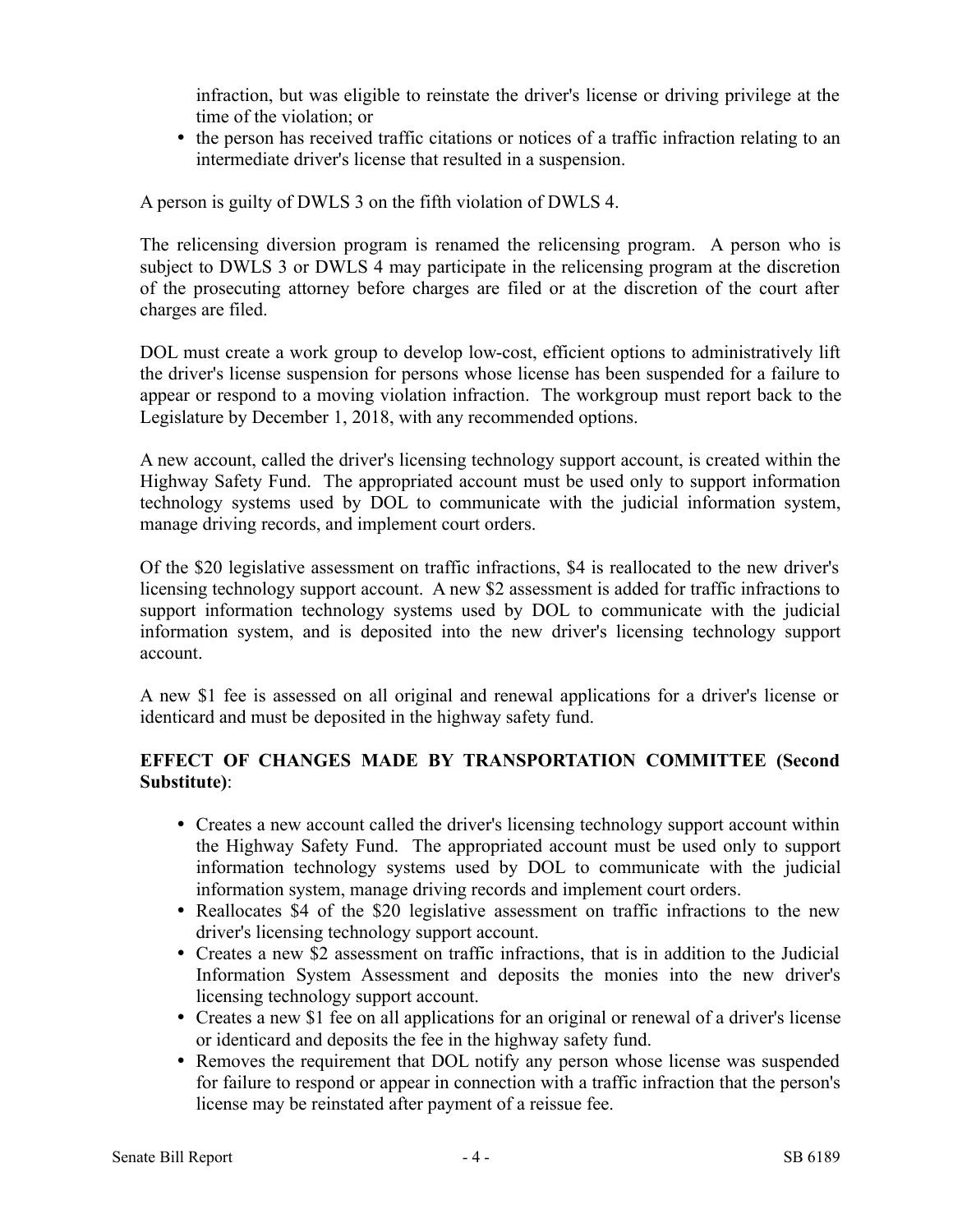- Directs DOL to create a workgroup to develop low-cost, efficient options to administratively lift the driver's license suspension for persons whose license has been suspended for a failure to appear or respond to a moving violation infraction. The workgroup must report back to the Legislature by December 1, 2018, with any recommended options.
- Delays the effective date to July 1, 2019, for most of the operative sections of the bill.

## **EFFECT OF CHANGES MADE BY LAW & JUSTICE COMMITTEE (First Substitute)**:

- 1. Eliminates the failure to respond or appear in connection with a traffic infraction as a reason for suspension of a person's driver's license.
- 2. Creates DWLS 4, a traffic infraction, resulting from the following underlying reasons for suspension:
	- a. a nonresident suspension;
	- b. a suspension for any of the reasons listed in DWLS 2 or DWLS 3 for which the person has resolved the reason for suspension but has not reinstated his or her license; or
	- c. suspension of an intermediate drivers' license.
- 3. Retains in DWLS 3, suspension resulting from the following underlying reasons:
	- a. failure to furnish proof of satisfactory progress in a required alcoholism or drug treatment program;
	- b. failure to furnish proof of financial responsibility for the future;
	- c. failure to comply with the provisions relating to uninsured accidents.
	- d. failure to comply with the terms of a notice of a criminal complaint; or
	- e. failure to comply with a child support order.
- 4. Elevates DWLS 4 to DWLS 3 on the fifth violation of DWLS 4.
- 5. Requires DOL to notify any person whose license was suspended for failure to respond or appear in connection with a traffic infraction that the person's license may be reinstated.
- 6. Requires the reinstatement be subject to payment of a reissue fee.

**Appropriation**: None.

**Fiscal Note**: Requested on February 21, 2018.

### **Creates Committee/Commission/Task Force that includes Legislative members**: No.

**Effective Date**: The bill contains several effective dates. Please refer to the bill.

**Staff Summary of Public Testimony on Original Bill (Law & Justice)**: *The committee recommended a different version of the bill than what was heard.* PRO: There are reasons you should be put in jail and there are reasons you should have penalties other than jail. Many DWLS 3 offenders are first time offenders and not in a financial position to make payments to court. Costs snowball to the point where they find themselves in jail. The cycle of jail and fines begins a downward slide into poverty making it difficult for a person to get a job or get housing. Driving while poor should not be a crime. Removing this crime will result in considerable cost savings for local government. It is smart on crime by allowing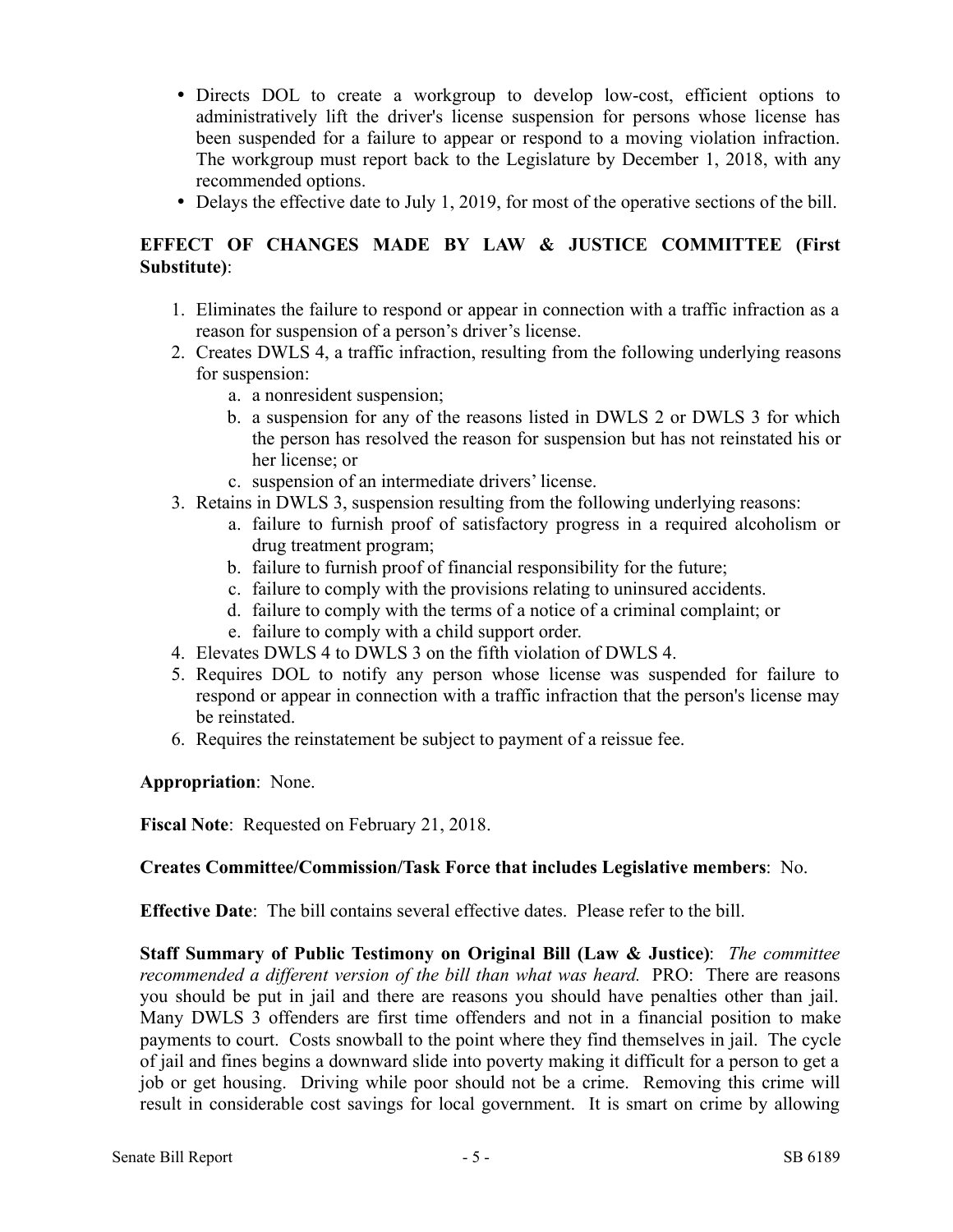local agencies to focus more on greater public safety issues. It also addresses social, economic, and racial disproportionality issues.

License suspension does not reduce the incidence of law violations. We should move away from suspending people's licenses for financial reasons. License suspension should only be done as a traffic safety issue. There is no safety difference between someone who runs a red light and pays a ticket and someone who runs a red light and does not pay a ticket. There are other ways to incentivize payment. Many states have decriminalized DWLS 3, including Indiana, Maine, New Jersey, Wisconsin, Oregon. Getting rid of the criminal penalty will free up time and resources for other criminal justice matters.

Defendants in these cases are not flaunting the court system. Judges and collections agencies are not always responsive to requests for payment plans. DWLS 3 is the most common crime charged in Washington State today. Nights in jail cost people jobs and housing. impaired driving and distracted driving are the most hazardous conditions on roadway. Police should concentrate efforts there.

CON: Removing the criminal penalty will create a disincentive for people to pay their fines and will result in a large loss of revenue for the court and the state. This is one of the few incentives to get people to provide insurance. Washington is currently one of the highest states in the nation for uninsured drivers. There are other options like attaching lower jail time or vacating a person's record once the charges are paid in full. License suspension as a consequence of a traffic infraction is 100 percent avoidable by showing personal responsibility. A person's license may only be suspended for a nonmoving violation. Moving violations directly involve public safety. The statute mandates opportunities to allow people to pay over time. As a judge, it is easy to see patterns as to how people pay just enough to avoid criminal penalties. Remove the criminal penalties and you will remove the incentive for payment. It is rarely the first time offender who is in court on a DWLS 3.

OTHER: There are eight different ways to commit DWLS 3. The majority of the conversation is focused on the failure to address traffic infractions. A solution should focus solely on that reason. The majority of prosecutors believe if you are not trying to criminalize the underlying act, you should not trigger the due process encumbrances of the criminal justice system. If you are diverting all of the cases, it should not be criminal activity to begin with.

This is an appropriate mechanism in order to incentivize people to be insured. As an alternative, the Legislature could institute progressive penalties, starting as an infraction and proceeding to a misdemeanor. Failure to provide proof of insurance as an underlying reason should stay a misdemeanor.

**Persons Testifying (Law & Justice)**: PRO: Senator Joe Fain, Prime Sponsor; Virla Spencer, Center for Justice; Paul Benz, Faith Action Network; Elysa Hovard, Cocoon House; Elisabeth Smith, ACLU of Washington; Kallie Ferguson, Washington Defenders Association; Juliana Roe, Washington State Association of Counties; Brittney Miller, citizen.

CON: Kelsi Hamilton, Washington Collectors Association; R.W. Buzzard, Lewis County District Court Judge.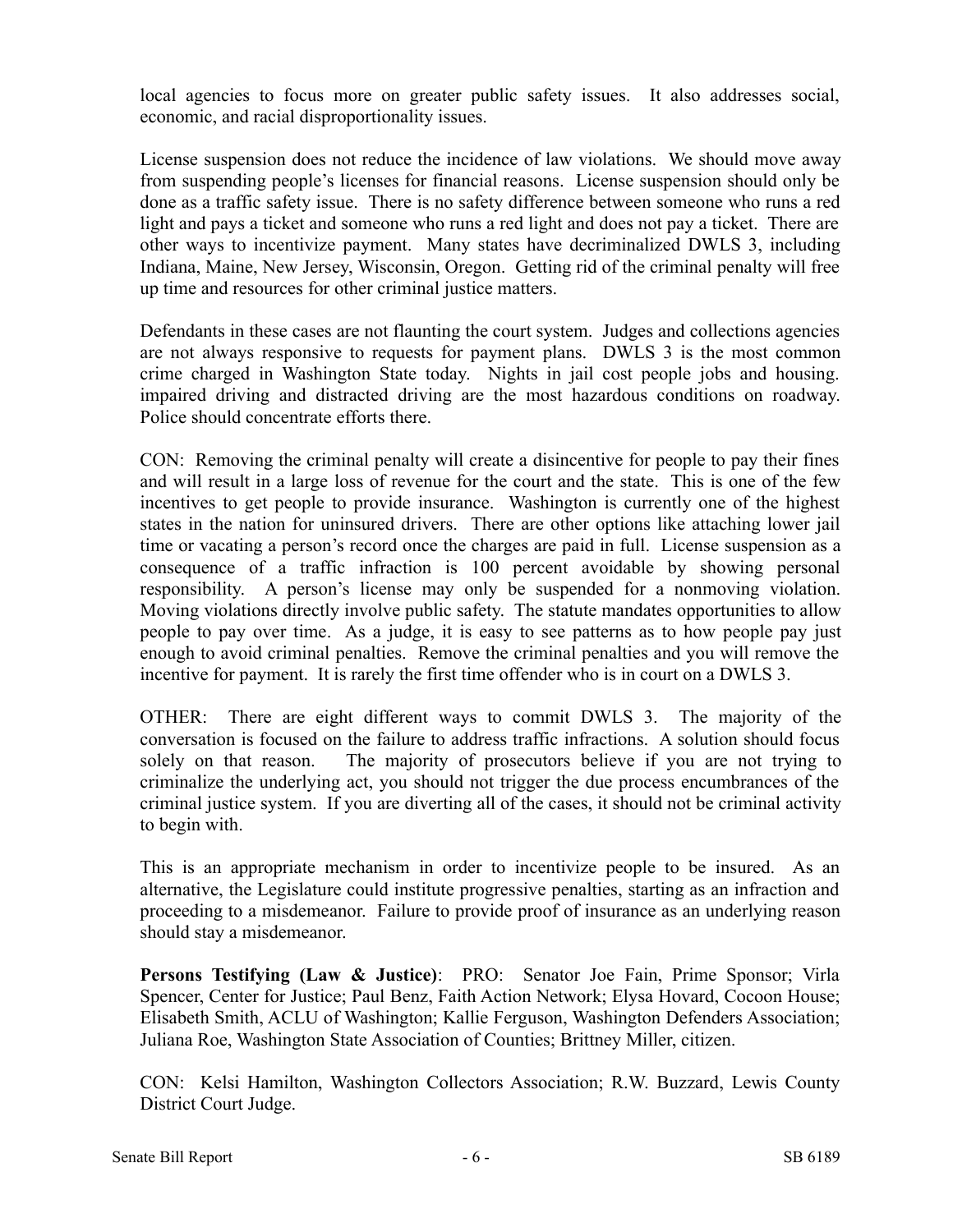OTHER: Tom McBride, Washington Association of Pros Attorneys; Corey Guilmette, Attorney, Public Defender Association; John Schochet, City of Seattle; Caitlin Lang, State Board of Health; Doug Levy, City of Kent; James McMahan, Washington Association of Sheriffs & Police Chiefs; Arthur West, citizen.

**Persons Signed In To Testify But Not Testifying (Law & Justice)**: No one.

**Staff Summary of Public Testimony on First Substitute (Transportation)**: *The committee recommended a different version of the bill than what was heard.* PRO: The cycle of jail and fines begins a downward slide into poverty making it difficult for a person to get a job or get housing. Driving while poor should not be a crime. Removing this crime will result in considerable cost savings for local government. It is smart on crime by allowing local agencies to focus more on greater public safety issues. It also addresses social, economic, and racial disproportionality issues. Defendants in these cases are not flaunting the court system. Judges and collections agencies are not always responsive to requests for payment plans. DWLS 3 is the most common crime charged in Washington State today.

CON: License suspension as a consequence of a traffic infraction is 100 percent avoidable by showing personal responsibility. Removing the criminal penalty will create a disincentive for people to pay their fines and will result in a large loss of revenue for the court and the state. This is a critical piece of the enforcement process that you are removing.

OTHER: There may be significant impacts to the Department of Licensing with the effective dates that are provided in the bill. Specifically the retroactive reinstatement may be impossible to meet given the number of records that may need to be reviewed.

**Persons Testifying (Transportation)**: PRO: Senator Joe Fain, Prime Sponsor; Elisabeth Smith, ACLU of Washington; John Schochet, City of Seattle.

CON: Kelsi Hamilton, Washington Collectors Association.

OTHER: David Bremer, Department of Licensing.

**Persons Signed In To Testify But Not Testifying (Transportation)**: No one.

**Staff Summary of Public Testimony on Second Substitute (Ways & Means)**: PRO: This bill creates a good policy framework. This measure addresses a real problem for low income people whose driver's license was suspended because they could not pay their traffic ticket. This is the most common crime charged in Washington. This bill will over time save billions of dollars. This will have a big impact by allowing people to keep their license while they pay off their tickets. As a result of extensive stakeholder work, this bill is only prospective and creates a workgroup to address people with suspended licenses.

CON: This will result in people not paying their tickets. This is a mistake because it creates a class of drivers that have no consequences. This would make Washington the only state that does not treat driving on a suspended license as a crime. The habitual traffic offender takes 20 tickets in five years to qualify for suspension, which is too low a threshold.